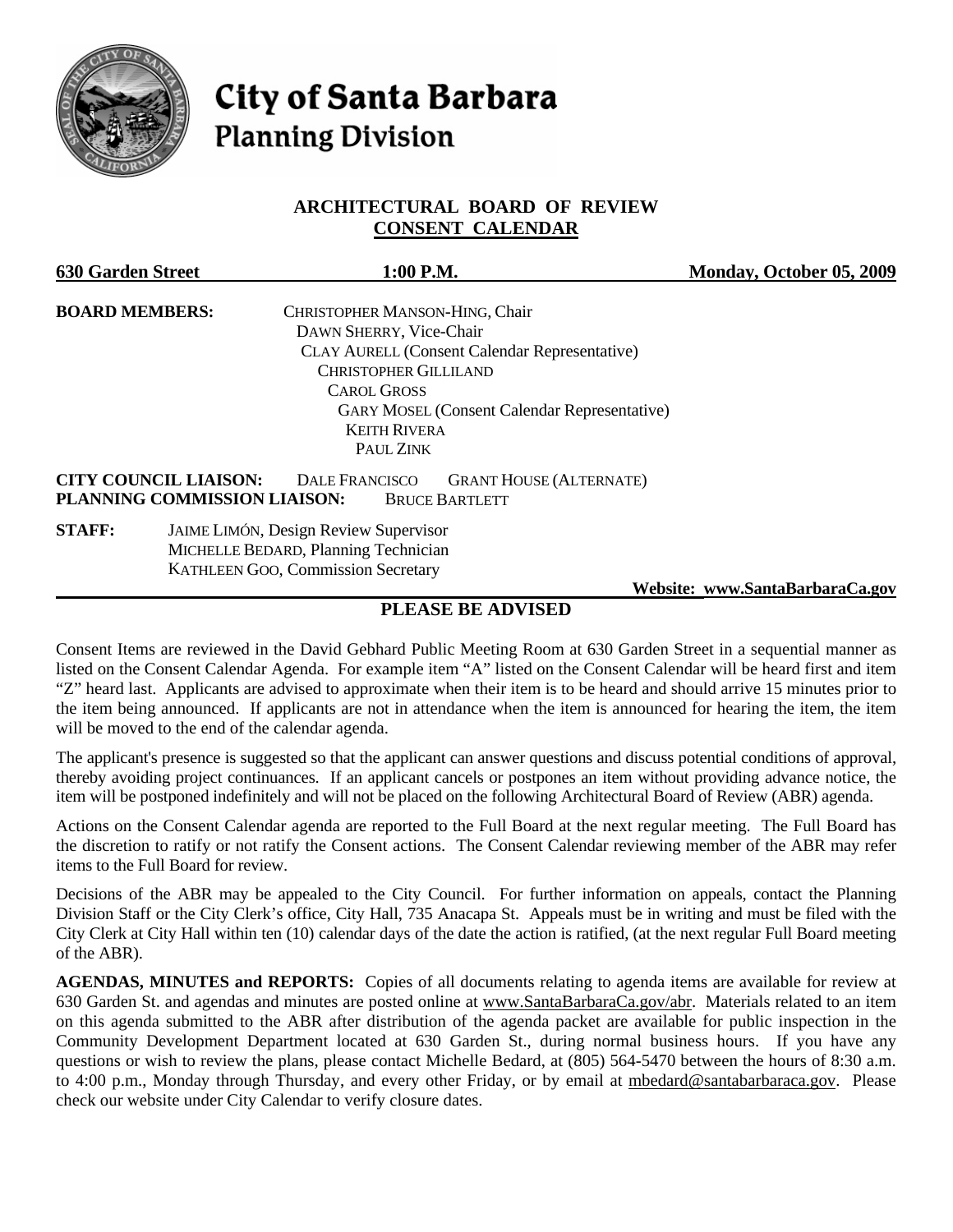**AMERICANS WITH DISABILITIES ACT:** In compliance with the Americans with Disabilities Act, if you need special assistance to gain access to, comment at, or participate in this meeting, please contact the Planning Division at 805-564-5470. If possible, notification at least 48 hours prior to the meeting will enable the City to make reasonable arrangements in most cases.

**POSTING:** That on Thursday, October 01, 2009 at 4:00 p.m., this Agenda was duly posted on the indoor and outdoor bulletin boards at the Community Development Department, 630 Garden Street, and online at [www.SantaBarbaraCa.gov/abr.](http://www.santabarbaraca.gov/abr)

**PUBLIC COMMENT:** Any member of the public may address the Architectural Board of Review Consent Representative for up to two minutes on any subject within their jurisdiction that is not scheduled for a public discussion before the Board on that day.

## **NEW ITEM**

### A. 616 EUCALYPTUS AVE **R-3** Zone

Assessor's Parcel Number: 043-050-016 Application Number: MST2009-00430 Owner: De La Mora Salvadore & Soledad Trust Architect: Jose Luis Esparza

(Proposal to construct a six foot sandstone color block wall, for a distance of 45 linear feet, at the rear of an existing multi-family apartment building. No other alterations are proposed.)

#### **(Comments only; project requires Environmental Assessment.)**

#### **NEW ITEM**

#### **B.** 126 E HALEY ST C-M Zone

Assessor's Parcel Number: 031-271-026 Application Number: MST2009-00433 Owner: 417 Santa Barbara Street Investment Architect: Eric Swenumson

(Proposal to enclose a parking lot with a new 7 foot tall black chain link fence and access gates for security purposes. No other alterations proposed.)

#### **(Action may be taken if sufficient information is provided.)**

#### **NEW ITEM**

#### **C. 140 S HOPE AVE A-4 C-2/SD-2 Zone**

Assessor's Parcel Number: 051-010-007 Application Number: MST2009-00394 Owner: Riviera Dairy Products Architect: Arc Vision, Inc. Applicant: Greg Miller

(Proposal for a facade remodel to an existing 1,215 square foot tenant space at La Cumbre Plaza. The remodel will result in a 26 square foot addition. All signage to be reviewed by the Sign Committee under a separate Sign application.)

#### **(Project requires compliance with the La Cumbre Tenant Design Criteria.)**